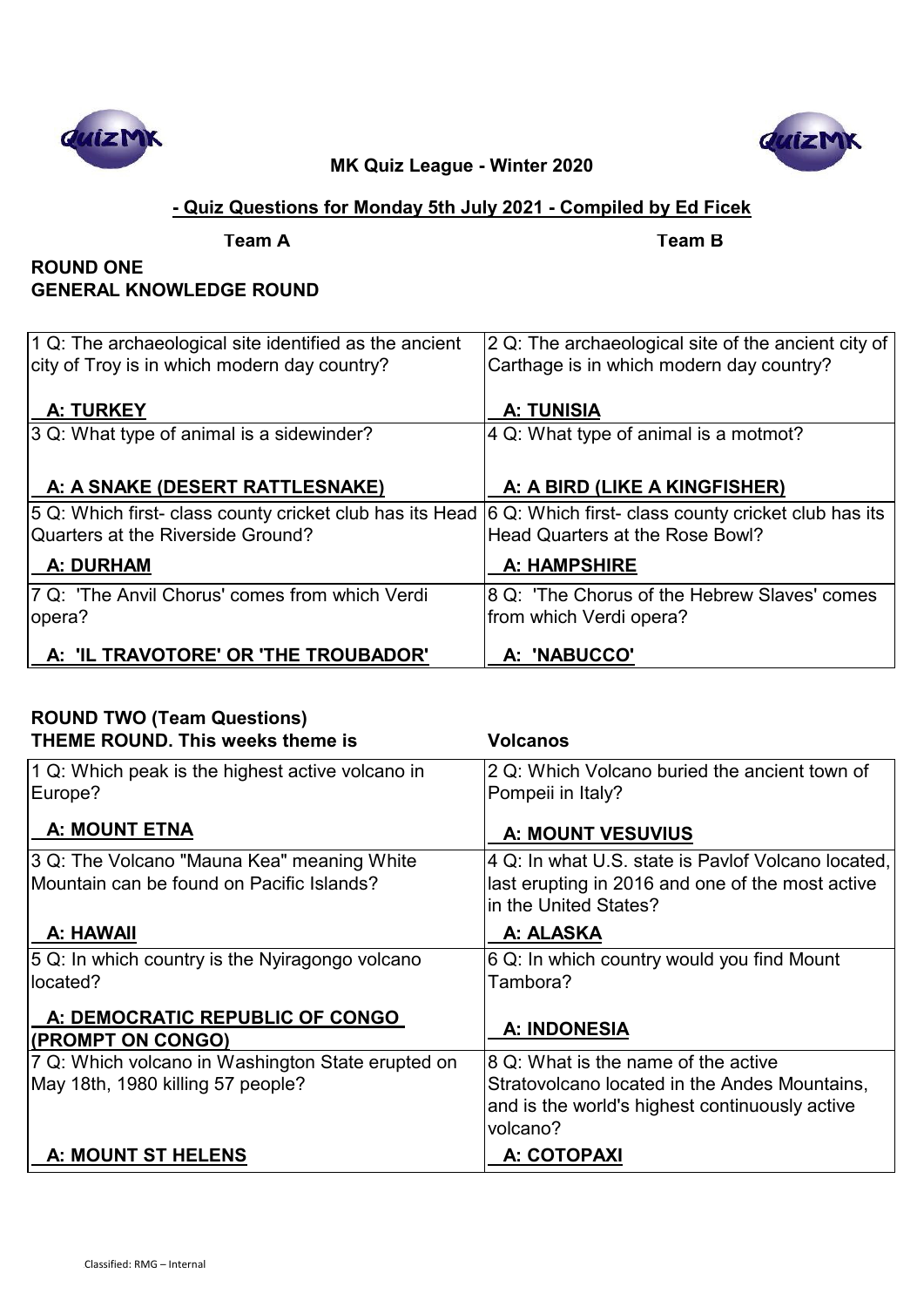



#### **- Quiz Questions for Monday 5th July 2021 - Compiled by Ed Ficek**

**Team A Team B**

**INDIVIDUALS CHOICE ROUND - QM - READ CATEGORIES OUT TO PLAYERS TO BE CHOSEN**

#### **The Categories are:-**

**ROUND THREE** 

| 1 & 2 Beer                                                                                             | 3 & 4 Gardens                                                            |
|--------------------------------------------------------------------------------------------------------|--------------------------------------------------------------------------|
| 5 & 6 Ex-Footballers                                                                                   | 7 & 8 Musical Terms                                                      |
| 1 Q: Which brand of beer was known as The Cream Of<br>Manchester?                                      | 2 Q: Which brand of beer is "reassuringly expensive"?                    |
| A: BODDINGTONS                                                                                         | A: STELLA ARTOIS                                                         |
| 3 Q: Often featuring on TV, what is the name of the most 4 Q: RHS Rosemoor is located in which English |                                                                          |
| visited RHS garden in Surrey?                                                                          | county?                                                                  |
| A: WISLEY                                                                                              | A: DEVON                                                                 |
| 5 Q: Which Ex Manchester United Argentinian defender                                                   | 6 Q: Which Ex Manchester United Dutch defender is                        |
| is the current manager of MLS side Atlanta United, after                                               | the current manager of MLS side FC Cincinnati, having                    |
| United he played for Real Madrid?                                                                      | also managed Reading in the English Championship?                        |
| A: GABRIEL HEINZE                                                                                      | A: JAAP STAM                                                             |
| 7 Q: From a French word, What musical term is an                                                       | 8 Q: The Italian for 'joined'. What instruction indicates                |
| instruction to slide between a group of notes?                                                         | that a sequence of notes should be played smoothly, or                   |
|                                                                                                        | joined up, as opposed to disconnected                                    |
| A: GLISSANDO                                                                                           | A: LEGATO                                                                |
| <b>ROUND FOUR</b>                                                                                      |                                                                          |
| PICK A LETTER. Surnames only for individuals :                                                         | The letter will be given in the question                                 |
| 1 Q: What alliterative 2 word name with letters "BB" is                                                | 2 Q: Which American singer with letters "CC"                             |
| given generally to people born between 1946 & 1964?                                                    | popularised The Twist in the early 60s with the song                     |
|                                                                                                        | Let's Twist Again?                                                       |
| <b>A: BABY BOOMERS</b>                                                                                 | A: CHUBBY CHECKER                                                        |
| 3 Q: With Letters "CC" - Who is credited with creating                                                 | 4 Q: With letters "WW" and Famously quoted in 2008                       |
| the LBD (little black dress)?                                                                          | by Boris Johnson in Beijing, it is also an old name for<br>table tennis? |
| A: COCO CHANEL                                                                                         | A: WHIFF WHAFF                                                           |
| 5 Q: With letters "NN" - Robin Williams used which                                                     | 6 Q: With letters "MM" who was the author of the book                    |
| double greeting in the TV show Mork & Mindy?                                                           | "Gone With The Wind"?                                                    |
| A: NANU NANU                                                                                           | A: MARGARET MITCHELL                                                     |
| 7 Q: With letters "TT" this was a dance popular in the                                                 | 8 Q: Which Australian cricketer with letters "AA"                        |

scored a record number of runs for a number 11 batsman in a Test Match innings, during the first Ashes

Test of 2013 at Trent Bridge?

# **A: TURKEY TROT A: ASHTON AGAR**

early 1900's usually danced to ragtime music?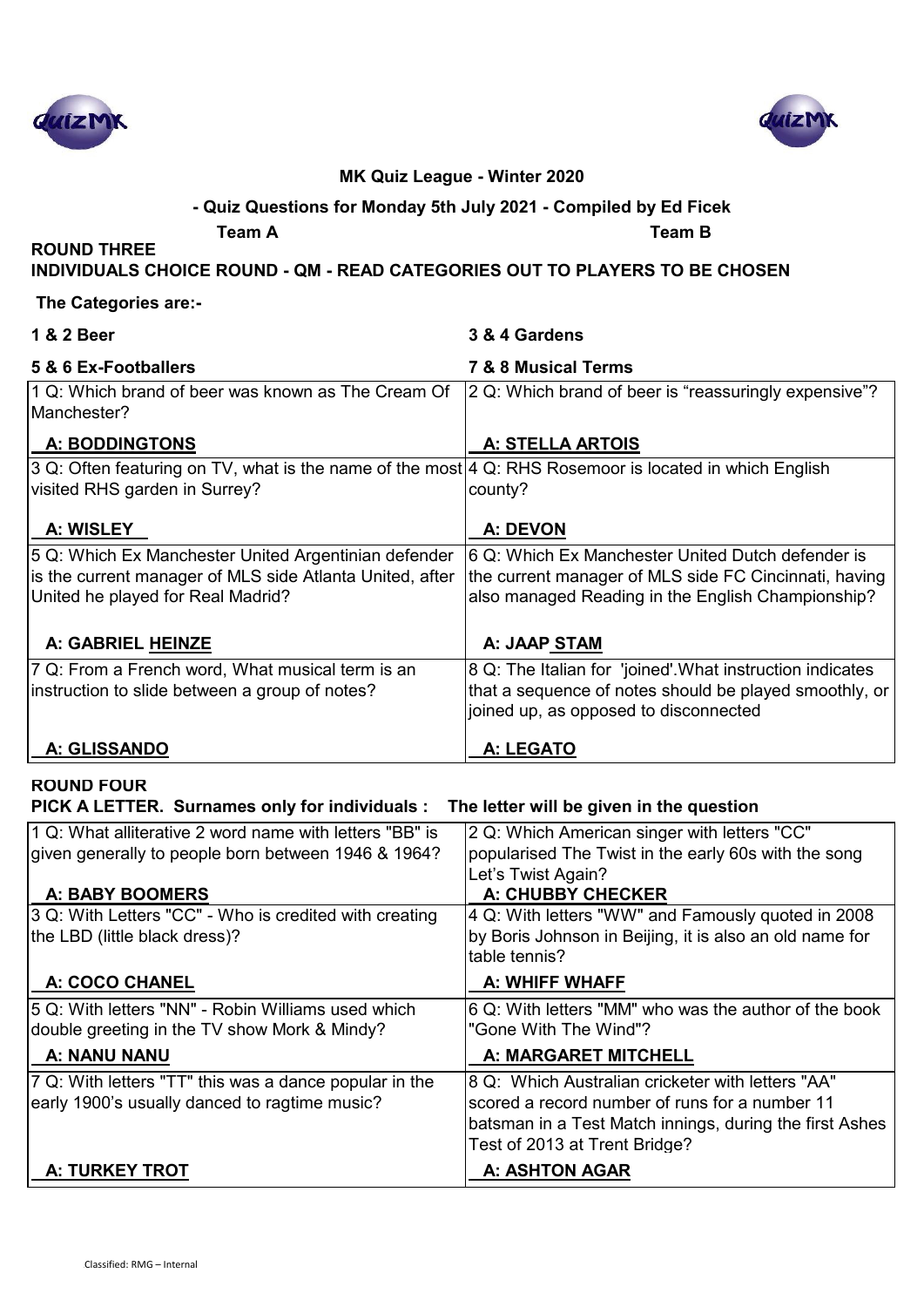

# **- Quiz Questions for Monday 5th July 2021 - Compiled by Ed Ficek**

## **Team A Team B**

## **ROUND FIVE (Team Questions)**

## **POT LUCK. TEAM A to answer first.**

| $ 1 Q$ : In the acronym OFSTED, what one word do the<br>letters ST represent?                    | 2 Q: For what does the A stand in the acronym for<br>the organisation UCAS?                                              |
|--------------------------------------------------------------------------------------------------|--------------------------------------------------------------------------------------------------------------------------|
| A: STANDARDS (OFFICE FOR STANDARDS IN                                                            | A: ADMISSIONS (UNIVERSITIES AND                                                                                          |
| <b>EDUCATION)</b>                                                                                | <b>COLLEGES ADMISSIONS SERVICE)</b>                                                                                      |
| 3 Q: In which current European country was the site                                              | 4 Q: In which current European country was the                                                                           |
| of the Battle of Blenheim?                                                                       | site of the Battle of Marengo?                                                                                           |
| <b>A: GERMANY</b>                                                                                | A: ITALY                                                                                                                 |
| 5 Q: Which Car manufacturer is releasing the electric<br>car "Ariya" in the latter half of 2021? | 6 Q: Which Car manufacturer is producing the<br>electric sports car "Evija" hopefully to be released<br>later this year? |
| <b>A: NISSAN</b>                                                                                 | <b>A: LOTUS</b>                                                                                                          |
| 7 Q: In Greek myth, who was the husband of Helen of 8 Q: In Greek myth, who was the husband of   |                                                                                                                          |
| Troy?                                                                                            | Clytemnestra and sister of Helen of Troy?                                                                                |
| A: MENELAUS                                                                                      | <b>A: AGAMEMNON</b>                                                                                                      |

## **HALF TIME!**

## **ROUND SIX ( TEAM QUESTIONS )**

**POT LUCK. TEAM A to answer first.**

| 1 Q: "Professor Ratigan" was a villain in which 1986<br>Disney film?                                                                                                                                                           | 2 Q: "Governor Ratcliffe" was a villain in which<br>1995 Disney film?                               |
|--------------------------------------------------------------------------------------------------------------------------------------------------------------------------------------------------------------------------------|-----------------------------------------------------------------------------------------------------|
| A: THE GREAT MOUSE DETECTIVE                                                                                                                                                                                                   | <b>A: POCAHONTAS</b>                                                                                |
| 3 Q: Also known as a kopje, what 3-letter Celtic-origin<br>word is used for a free-standing rock outcrop that<br>rises abruptly from the surrounding smooth and gentle formed by glacial erosion?<br>slopes of a rounded hill? | 4 Q: Also known as a cirque, what 3-letter Welsh<br>word is used for a circular, bowl-shaped valley |
| A: TOR                                                                                                                                                                                                                         | A: CWM                                                                                              |
| 5 Q: Which radio station, part of the Global network,                                                                                                                                                                          | 6 Q: Which radio station, part of the Global                                                        |
| uses the slogan "The UK's #1 Hit Music Station"?                                                                                                                                                                               | network, uses the slogan "Turn up the feel good"?                                                   |
| Roman Kemp has been a DJ with this station since                                                                                                                                                                               | Amanda Holden joined Jamie Theakston as co-                                                         |
| November 2014.                                                                                                                                                                                                                 | hosts of this station's Breakfast show in April                                                     |
|                                                                                                                                                                                                                                | 2019.                                                                                               |
| A: CAPITAL                                                                                                                                                                                                                     | A: HEART                                                                                            |
| 7 Q: Which British chocolate company, founded in                                                                                                                                                                               | 8 Q: Founded in 1993 by Angus Thirlwell and                                                         |
| 1991, take the two parts of their name from the ethical                                                                                                                                                                        | Peter Harris, Which British chocolatier rebranded                                                   |
| aims of the company founders and the high-quality                                                                                                                                                                              | to its current name in 2003, from "Chocolate"                                                       |
| cocoa solids they vowed to use?                                                                                                                                                                                                | Express" and own their own cocoa plantation in St                                                   |
|                                                                                                                                                                                                                                | Lucia?                                                                                              |
| A: GREEN AND BLACK                                                                                                                                                                                                             | A: HOTEL CHOCOLAT                                                                                   |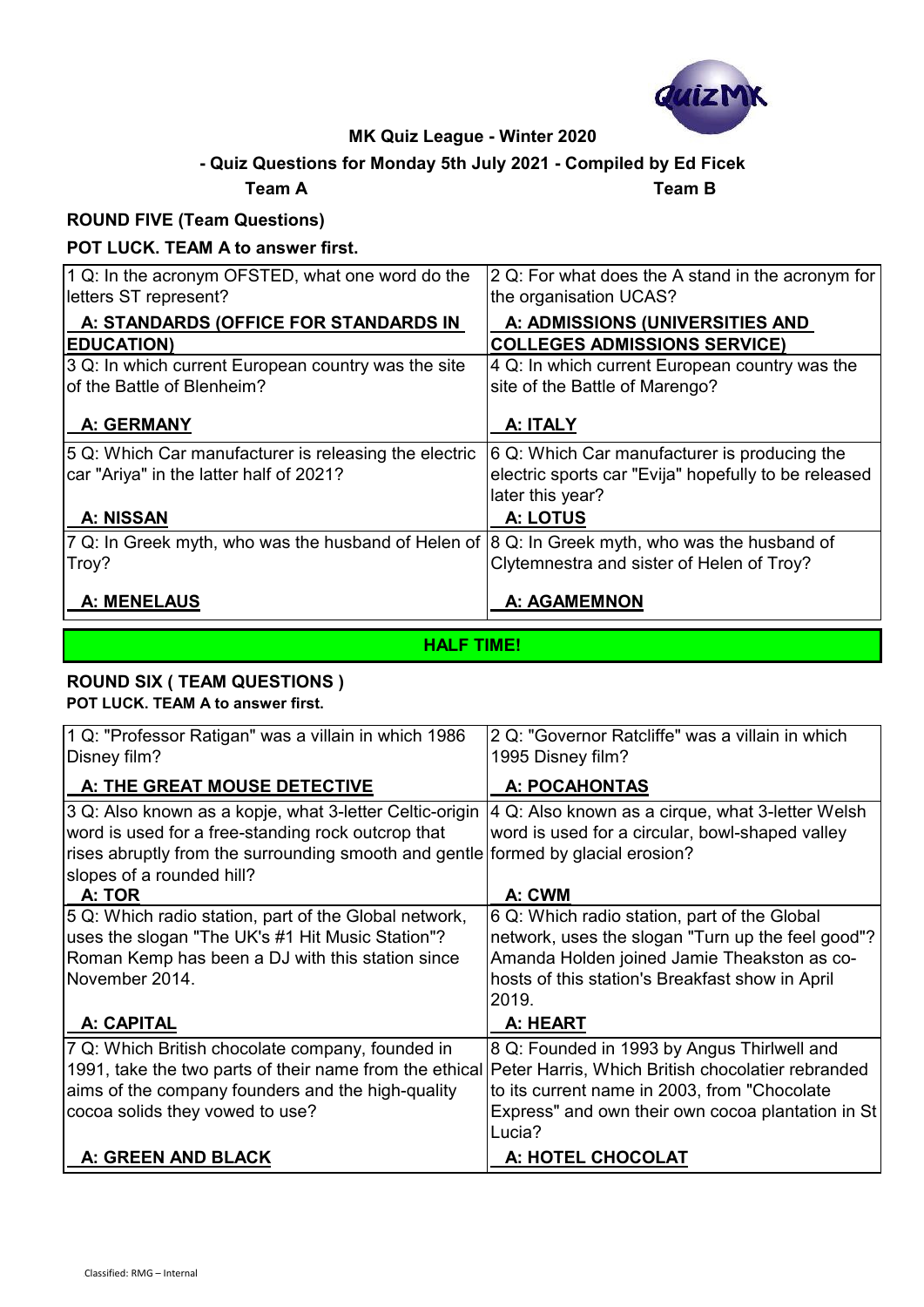



# **- Quiz Questions for Monday 5th July 2021 - Compiled by Ed Ficek**

**Team A Team B**

# **ROUND SEVEN**

**THEME ROUND. This weeks theme is Birds (all Answers contain a bird)**

| 1 Q: The Old Court House in Richmond upon Thames was the<br>llast home of which architect?          | 2 Q: Wainwrights Coast to Coast walk starts in St<br>Bees Cumbria and ends in which village five miles<br>south of Whitby?                                      |
|-----------------------------------------------------------------------------------------------------|-----------------------------------------------------------------------------------------------------------------------------------------------------------------|
| A: SIR CHRISTOPHER WREN                                                                             | A: ROBIN HOOD'S BAY                                                                                                                                             |
| 3 Q: Who played Jim Trott in the TV sitcom The Vicar of<br>Dibley?                                  | 14 Q: In which children's animated TV series from<br>1981 would you meet Long Distance Clara, and Mr<br>Baskerville the detective?                              |
| A: TREVOR PEACOCK                                                                                   | A: PIGEON STREET                                                                                                                                                |
| 5 Q: What was Margaret Thatcher's constituency?                                                     | 6 Q: What was Anthony Edwards' call sign in Top<br>Gun?                                                                                                         |
| A: FINCHLEY                                                                                         | A: GOOSE                                                                                                                                                        |
| 7 Q: Which rapper has had a multitude of hits including<br>"Encore", "99 Problems", and "Takeover"? | 8 Q: Which US alternative Rock Group have released<br>seven studio albums with the best performing album<br>being "Recovering the Satellites" released in 1996? |
| A: JAY Z                                                                                            | <b>A: COUNTING CROWS</b>                                                                                                                                        |

### **ROUND EIGHT**

# **INDIVIDUALS CHOICE ROUND - QM - READ CATEGORIES OUT TO PLAYERS TO BE CHOSEN**

| The Categories are:- |  |
|----------------------|--|
|----------------------|--|

| <b>1 &amp; 2 Poets</b>                                                                                                                                                                   | 3 & 4 Tennis                                                                                                                                                               |
|------------------------------------------------------------------------------------------------------------------------------------------------------------------------------------------|----------------------------------------------------------------------------------------------------------------------------------------------------------------------------|
| 5 & 6 Chemical Elements                                                                                                                                                                  | 7 & 8 Spain                                                                                                                                                                |
| 1 Q: A Handful of Dust' by Evelyn Waugh and 'The Grass is<br>Singing' by Doris Lessing have their titles taken from lines<br>written by which poet?                                      | 2 Q: No Country for Old Men' by Cormac McCarthy<br>and 'Things Fall Apart' by Chinua Aclaebe have their<br>titles taken from lines written by which poet?                  |
| A: T S ELIOT (Thomas Stearns)                                                                                                                                                            | A: W B YEATS (William Butler)                                                                                                                                              |
| 3 Q: Which tennis player prevented Pete Sampras from winning<br>the 1996 Wimbledon Singles Championship beating him in<br>straight sets in the final? (Amended)                          | 4 Q: Which tennis player helped Roger Federer to win<br>his only French Open title in 2009 by defeating Rafael<br>Nadal in the Semi Final?                                 |
| A: RICHARD KRAJICEK                                                                                                                                                                      | A: ROBIN SODERLING                                                                                                                                                         |
| 5 Q: The name of which chemical element means 'water-<br>producing'?                                                                                                                     | 6 Q: The name of which chemical element means<br>'acid-producing'?                                                                                                         |
| A: HYDROGEN                                                                                                                                                                              | A: OXYGEN                                                                                                                                                                  |
| 7 Q: Famous worldwide for the running of the bulls during its<br>annual San Fermín [SAN fer-MEEN] festival, which city is the<br>capital of the Spanish Autonomous Community of Navarre? | 8 Q: Housing the headquarters of a namesake<br>Spanish multinational financial services company,<br>which city is the capital of the autonomous community<br>of Cantabria? |
| A: PAMPLONA                                                                                                                                                                              | <b>A: SANTANDER</b>                                                                                                                                                        |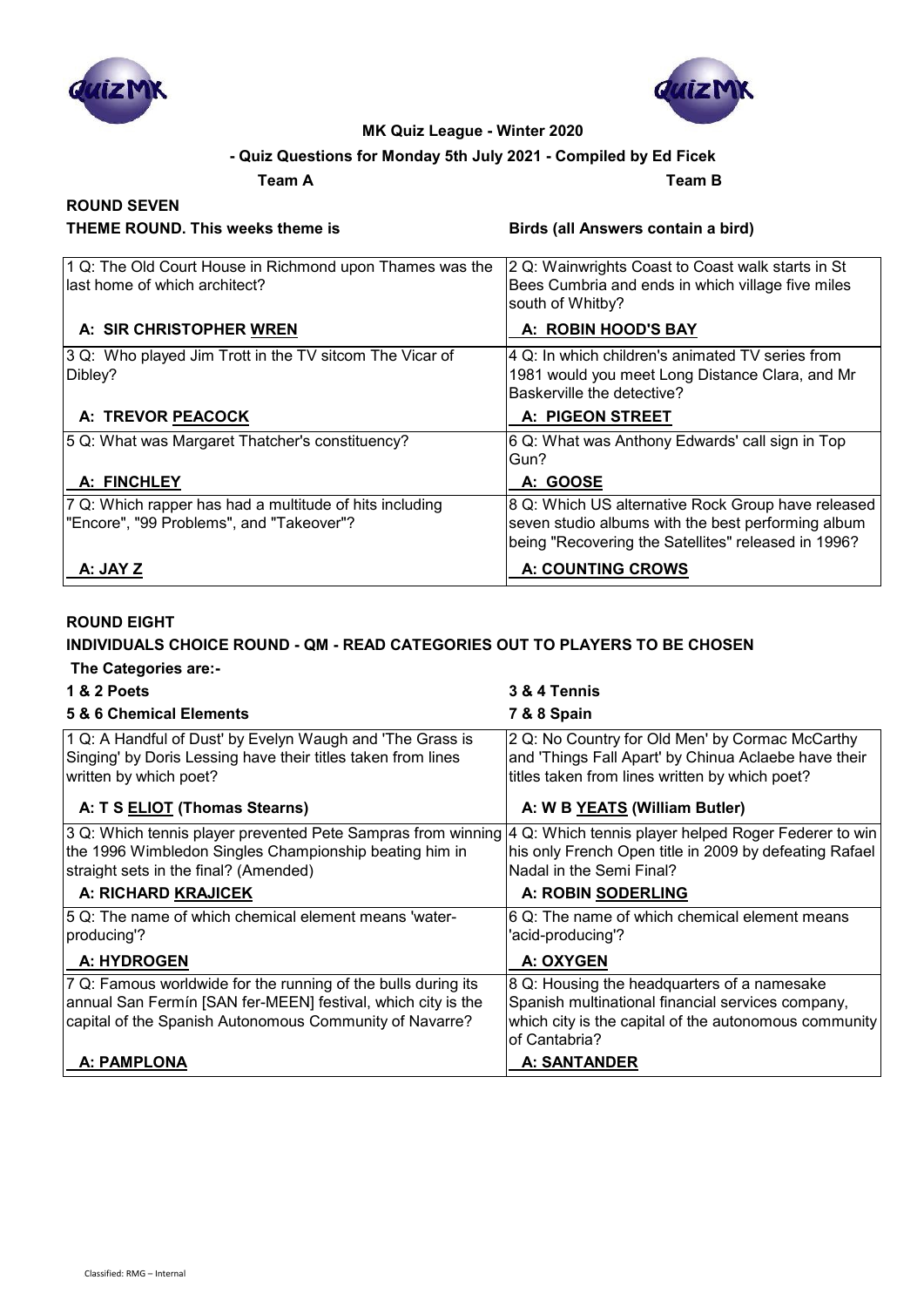



#### **Team A Team B - Quiz Questions for Monday 5th July 2021 - Compiled by Ed Ficek**

#### **ROUND NINE BLOCKBUSTERS ROUND: The Letters will be given in the question**

| 1 Q: With letters "BTBW" and sometimes called<br>the "first heavy metal" song. Which 1968 song by<br>Steppenwolf, earned them a US billboard No 2? | 2 Q: With letters "TBC" - Which coming of age<br>film that premiered in 1985, follows a group of<br>high school students spending a Saturday in<br>detention at Shermer High School in Illinois? |
|----------------------------------------------------------------------------------------------------------------------------------------------------|--------------------------------------------------------------------------------------------------------------------------------------------------------------------------------------------------|
| A: BORN TO BE WILD                                                                                                                                 | A: THE BREAKFAST CLUB                                                                                                                                                                            |
| 3 Q: With letters"GYBR" - What was the name of                                                                                                     | 4 Q: With letters "ELR" - of which US Comedy                                                                                                                                                     |
| Elton John's 7th album released in 1973?                                                                                                           | series was Ray Romano the main star?                                                                                                                                                             |
| A: GOODBYE YELLOW BRICK ROAD                                                                                                                       | A: EVERYBODY LOVES RAYMOND                                                                                                                                                                       |
| 5 Q: William Gibson's short story "Burning                                                                                                         | 6 Q: With letters "EW" - What is the most                                                                                                                                                        |
| Chrome" first included which two word phrase with                                                                                                  | westerly lake of the Lake District, it is where Bill                                                                                                                                             |
| letters "CS", widely used today when talking about                                                                                                 | Clinton first proposed to Hillary Rodham in                                                                                                                                                      |
| lthe internet?                                                                                                                                     | 1973?                                                                                                                                                                                            |
| <b>A: CYBER SPACE</b>                                                                                                                              | <b>A: ENNERDALE WATER</b>                                                                                                                                                                        |
| 7 Q: Road Tax is actually called VED for short -                                                                                                   | 8 Q: With letters "EDC" which BBC 1980s sitcom                                                                                                                                                   |
| what does VED stand for?                                                                                                                           | featured Richard Briers & Penelope Wilton?                                                                                                                                                       |
|                                                                                                                                                    |                                                                                                                                                                                                  |
| A: VEHICLE EXCISE DUTY                                                                                                                             | A: EVER DECREASING CIRCLES                                                                                                                                                                       |

### **ROUND TEN GENERAL KNOWLEDGE ROUND**

| 1 Q: Which pre Italian Renaissance painter could<br>draw a perfect circle and had a European space<br>mission named after him?                                          | 2 Q: What was the name of European Space<br>mission launched in 2009 to map the cosmic<br>microwave background and was named after a<br>German theoretical physicist, who won the Nobel<br>prize? |
|-------------------------------------------------------------------------------------------------------------------------------------------------------------------------|---------------------------------------------------------------------------------------------------------------------------------------------------------------------------------------------------|
| A: GIOTTO                                                                                                                                                               | <b>A: PLANCK</b>                                                                                                                                                                                  |
| 3 Q: Invented by a French chef at the Ritz Hotel in<br>New York City, what name was given to his cold<br>puree of leeks, onions, potatoes, cream, and<br>chicken stock? | 4 Q: What soup name translates as pepper<br>water and has its origins in Asia?                                                                                                                    |
| <b>A: VICHYSSOISE</b>                                                                                                                                                   | A: MULLIGATAWNY                                                                                                                                                                                   |
| 5 Q: Which female singer duetted with Bryan<br>Adams on the 1985 hit "It's Only Love"?                                                                                  | 6 Q: Which female singer duetted with Bryan<br>Adams on the 1996 hit "I Finally Found<br>Someone"?                                                                                                |
| <b>A: TINA TURNER</b>                                                                                                                                                   | A: BARBARA STREISLAND                                                                                                                                                                             |
| 7 Q: How many countries share a land border with<br>South Africa?<br>A: 6 (BOTSWANA, LESOTHO, MOZAMBIQUE,<br><b>NAMIBIA, ESWATINI AND ZIMBABWE.)</b>                    | 8 Q: How many countries share a land border<br>with Saudi Arabia?<br>A: 7 (IRAQ, JORDAN, KUWAIT, OMAN,<br><b>QATAR, UNITED ARAB EMIRATES &amp;</b>                                                |
|                                                                                                                                                                         | <b>YEMEN.)</b>                                                                                                                                                                                    |